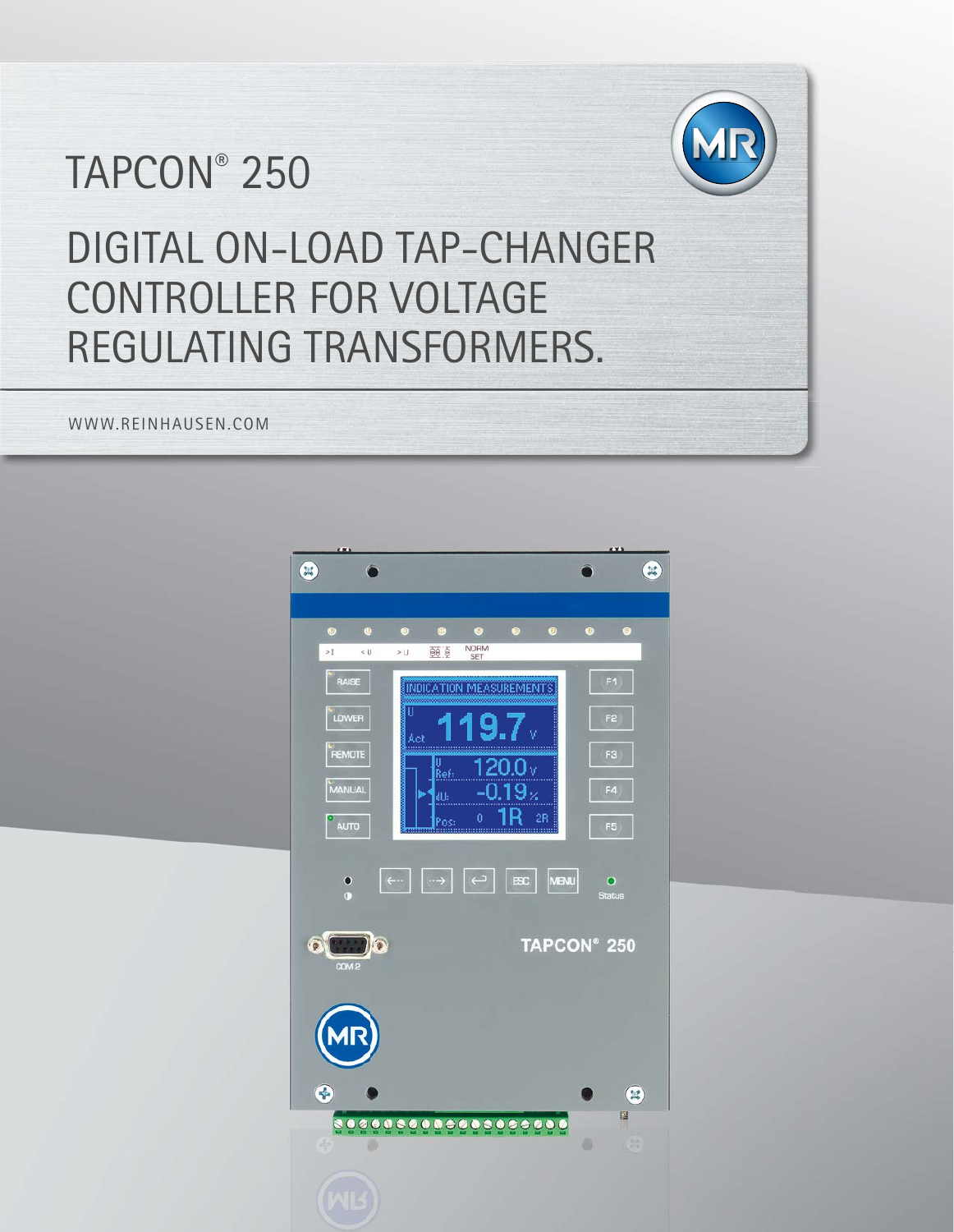# TAPCON® 250 – THE NEW GENERATION OF VOLTAGE CONTROLLERS.

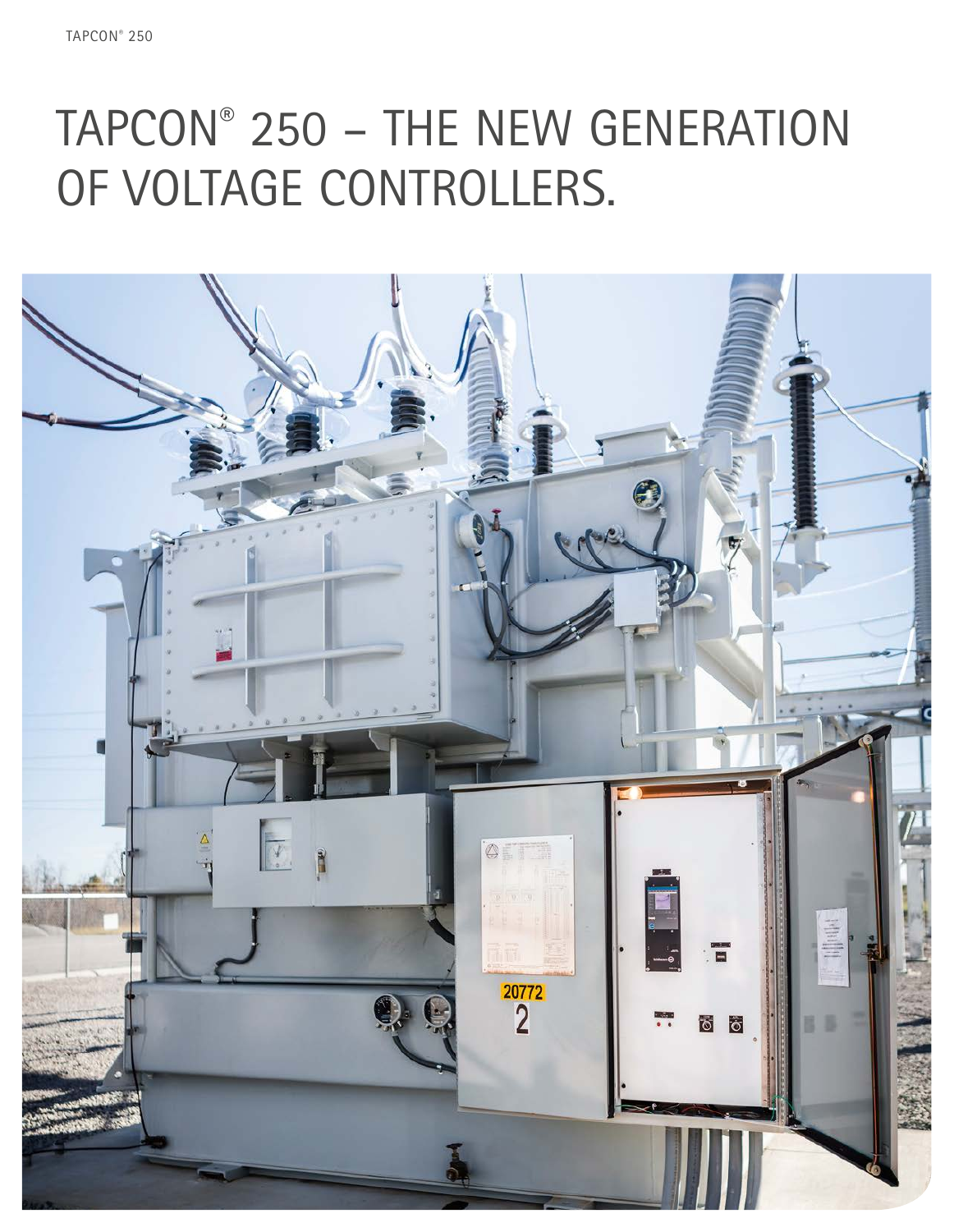For more than 40 years voltage regulators by Maschinenfabrik Reinhausen (MR) have been synonymous with reliability without compromise. The voltage regulators of the TAPCON® series are suitable for all applications. The most favorable characteristic is ease of operation, coupled with the high degree of reliability typical of all MR products.



The TAPCON® 250 is a state-of-the-art electronic design backed by over 40 years of Reinhausen expertise in voltage regulation.

It offers the operator a wealth of information as he simply presses one button. The display shows vital voltage information, and the multiple LED arrangement around the display offers more information about power system conditions to the operator.

The menu structure is straightforward and

divided by function into menu sub-groups such as "Parameters", "Configuration" and "Info". The depth of the menu structure is minimized to offer more horizontal or left/right movement in the specific sub-group menus. As an operator selects a function, one is quickly at a menu selection to simply move left or right to the specific item to adjust.

Four (4) levels of voltage regulation are available. The combinations of DC inputs to the controller select each level during normal and abnormal events.

The voltage settings such as bandwidth, undervoltage, overvoltage, etc. can be set in either a percentage or an absolute value of voltage.

TAPCON® 250 has an included feature of accepting an alternate external 12 V DC power supply for continuous operation during an AC power outage.

TAPCON® 250 will accept a positive tap-changer position input via either a potentiometer, 0-1 mA, or 4-20 mA input and provide a selectable  $0 - 1$  mA or  $4 - 20$  mA output for the customer's use.

Substantial cost savings are available regarding components, integration, assembly and field applications.

Additionally TAPCON® 250 is offered with an extended warranty.



*Edit menu (with help text)*

# Plug-and-play with NORMset

Thanks to the standard function called NORMset, a voltage level and the potential transformer ratio are the only two parameters required. The software takes care of all the rest. Needless to say, the parameters can also be set manually or via the Windows based P.C. visualization software. If needed, factory preset parameter values can be easily recalled.

## The scope of equipment delivered

#### **Clear and well-arranged 128 x 128 dot multi-graphic display**

At a single glance multiple lines of continuous information is displayed:

- I Actual voltage measured
- Set desired voltage level as reference
- I Variance between the actually measured and set voltage for comparison
- I Information line showing selected information with scrolling by a single push of a button
- I Status line showing certain events
- I Visible bar graph during timing events
- I Visible graphic of actual voltage in relation to set desired voltage and its bandwidth
- I Several LEDs for indication of events/mode/status and for random assignment

No need for additional displays in the switching cabinet.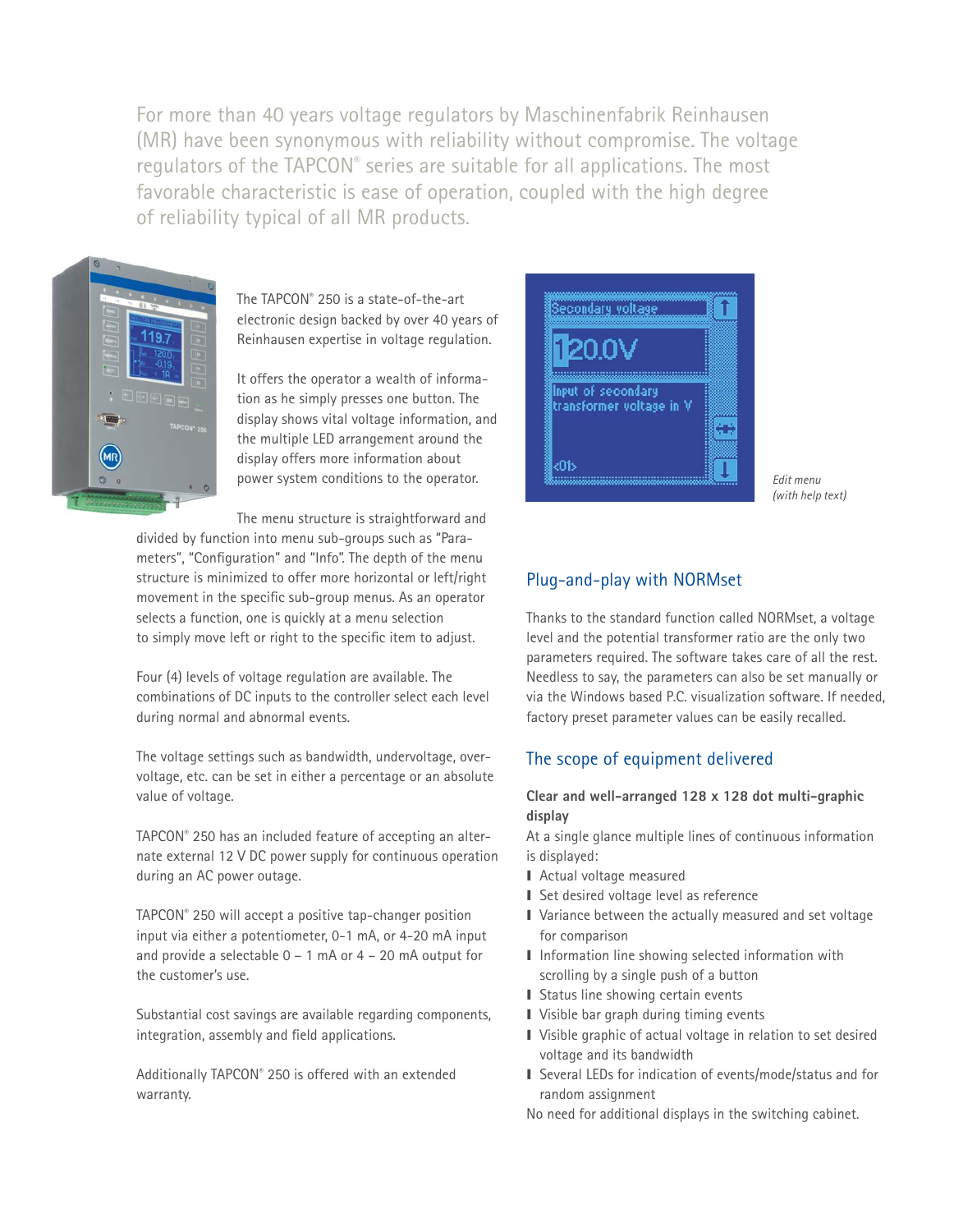#### **A perfect solution for retrofitting**

Automatic Voltage Controllers of any other manufacturer can be easily replaced by a TAPCON® 250.

#### **Parallel control of transformers**

- I The end-user can strongly take advantage of this feature simplifying the parallel controls. It finally can be understandable and straightforward. This configuration of connection between controllers with position input also offers the choice of paralleling to be either "minimum circulating reactive current" or "master/follower". The implementation of a CAN-bus system allows parallel control without an additional control device.
- I One of the options available is system topology detection in a multiple bus bar system. In that case, the regulators will detect automatically which of the transformers are engaged in parallel operation. There is no need for an additional control device.
- I The past CT wiring schemes in the substation for a circulating current method of paralleling is no longer required. A major cost savings during installation is available to the end-user when paralleling the TAPCON® 250 controllers directly via the CAN-bus cable.

#### **Easy upgrades**

Firmware updates are simply performed via serial port connections and flash programming.

#### **Multiple choice of communications**

A communication interface card with RS232, RS485, Ethernet and fiber optic ports is available as an option. Communication protocols to all renowned manufacturers of operation control systems can be supported.

#### **Measured value memory, record function**

The time characteristic of a measuring-circuit voltage is recorded in a separate measured value memory and can be recalled either via display or P.C. using the visualization software.





*Measured value memory (optional)*



*Top view of TAPCON® 250 with communication card*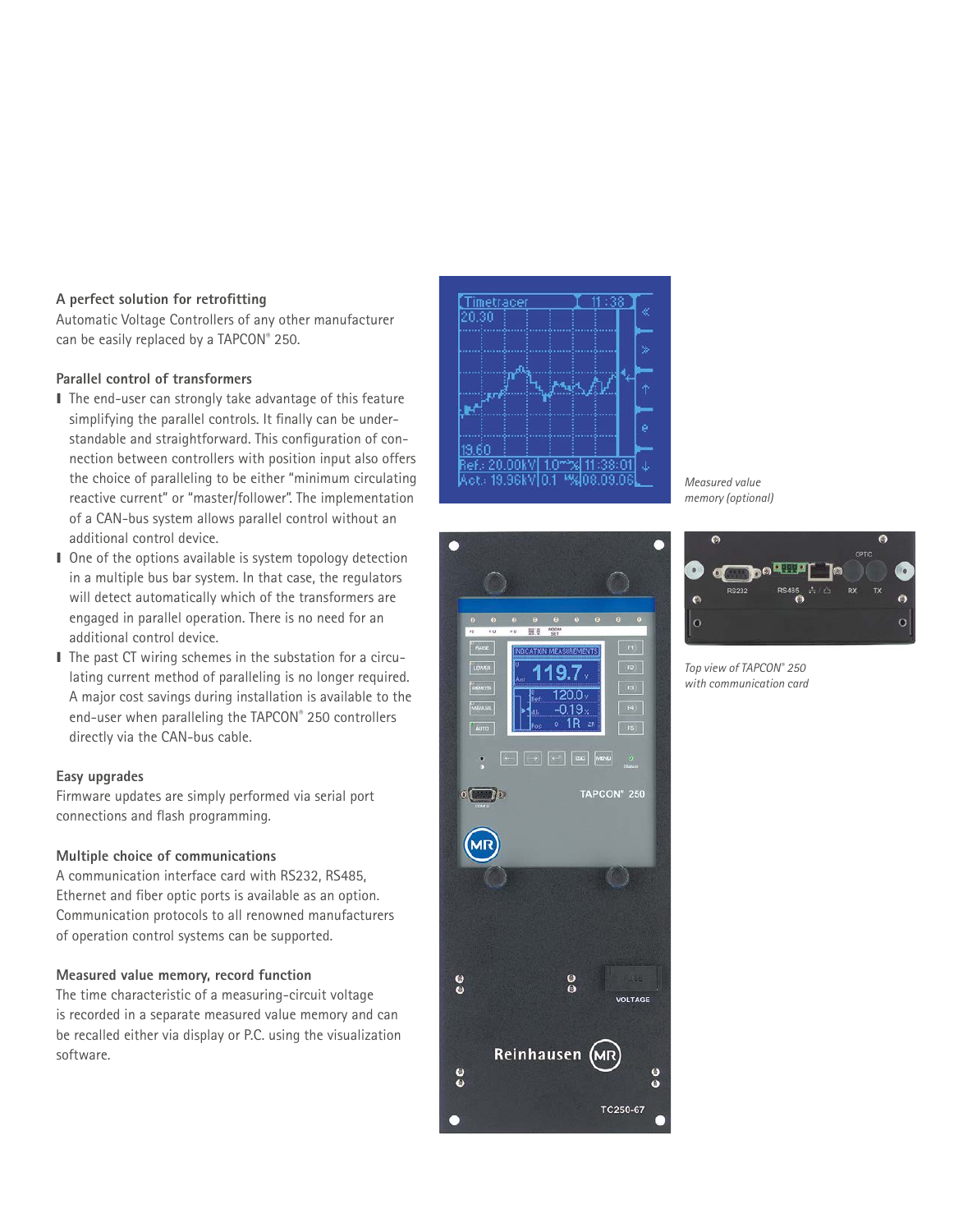# TAPCON® 250

| TAPCON <sup>®</sup> 250                                                                             | Setting ranges                                                                               |
|-----------------------------------------------------------------------------------------------------|----------------------------------------------------------------------------------------------|
| Desired voltage level 1  4                                                                          | 100  135 V                                                                                   |
| <b>Bandwidth</b>                                                                                    | $\pm 0.5$ $+ 9\%$                                                                            |
| Delay time T1                                                                                       | 1600s                                                                                        |
| Delay time T2                                                                                       | 130s                                                                                         |
| Switching pulse duration                                                                            | 1.5s                                                                                         |
| LDC.                                                                                                | $Ur = 0  +25 V$<br>$Ux = 0  \pm 25 V$                                                        |
| Z compensation selection                                                                            | Voltage rise 0  15 % of desired voltage level<br>Limitation 0  15 % of desired voltage level |
| Undervoltage blocking<br>Overvoltage detection with<br>high speed return control<br>(interruptible) | 95135V<br>100140V<br>Pulse signal 1.5 / 1.5 s                                                |
| Overcurrent blocking                                                                                | 50  210 %                                                                                    |
| Voltage transformer                                                                                 | $0.1$ 999.0 kV / 120 V                                                                       |
| Current transformer                                                                                 | 110,000A/0.2A                                                                                |

| TAPCON <sup>®</sup> 250 | Operation elements, display                                             |
|-------------------------|-------------------------------------------------------------------------|
| Function keys           | Raise / Lower<br>Menu keys                                              |
| <b>Display</b>          | Monochromatic display with graphics capabilities, 128 x 128 dot         |
|                         | 1 LED lamp (green) for operating status                                 |
|                         | 1 LED lamp (yellow) for signalling, "parallel operation active" status  |
|                         | 1 LED lamp (red) each for signalling U<, U>, I>                         |
|                         | 1 LED lamp (green) for signalling "NORMset active" status               |
|                         | 3 LED lamps (yellow) for random assignment                              |
|                         | 1 LED lamp (yellow / green / red) for random assignment                 |
|                         | RAISE command with green LED indication                                 |
|                         | LOWER command with green LED indication                                 |
|                         | REMOTE mode with green LED indication                                   |
|                         | MANUAL mode with green LED indication                                   |
|                         | AUTO mode with green LED indication                                     |
| Power supply            | AC 85  140 V<br><b>DC 12 V</b><br>Power consumption approx. 12 VA       |
| Protective housing      | 5.81 x 8.5 x 3.08" (W x H x D) (147.6 x 216 x 78.2 mm)                  |
|                         | Weight approx. 6.2 lbs (2.8 kgs)                                        |
| Operating temperature   | $-13^{\circ}$ F  + 158° F ( $-25^{\circ}$ C  + 70° C)                   |
| Storage temperature     | $-40^{\circ}$ F $ + 185^{\circ}$ F ( $-40^{\circ}$ C $ + 85^{\circ}$ C) |